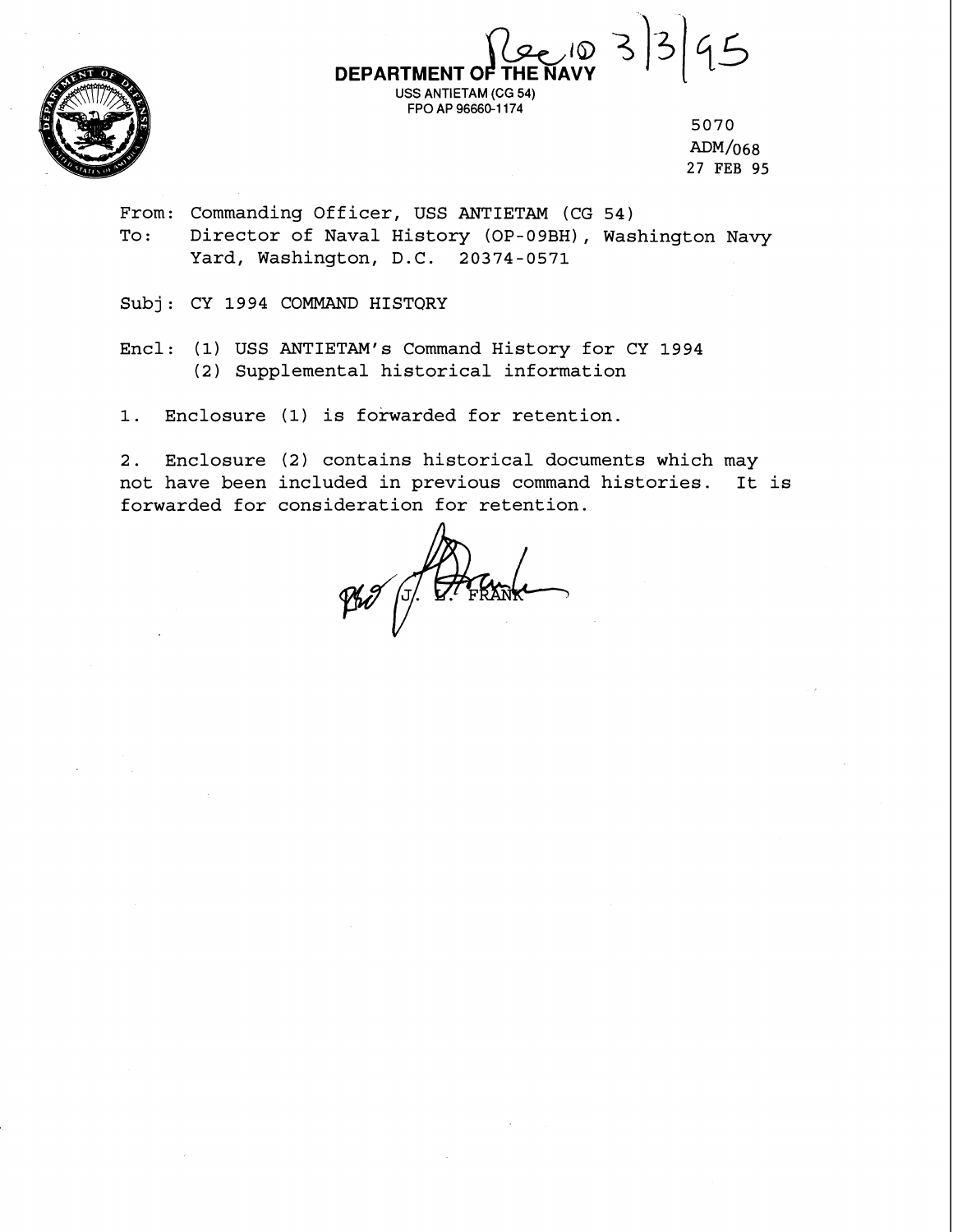#### 1. Command Composition and Organization

**Mission:** Anti-Air Warfare (AAW) Anti-Surface Warfare (ASUW) Anti-Submarine Warfare (ASW) Strike Warfare (STW)

Equipped with the AN/SPY-1A phased array radar, the AEGIS Combat System, and the Mk41 Vertical Launch System firing the SM-2 Blk I1 missile, ANTIETAM is one of the Navy's premier AAW platforms. These systems, combined with the AEGIS Display System, a vast array of communications systems including JTIDS Link 16, automatic status boards, and seventeen NTDS consoles, make her Command and Control capabilities second to none in supporting a Battle Group Warfare Commander. ANTIETAM is also equipped with the AN/SQS-53A sonar, AN/SQR-19 towed array sonar, and AN/SQQ-89(V)2 sonar suite. These assets together with her capability to embark two SH-GOB Seahawk LAMPS Mk I11 helicopters provide unmatched capability to perform both long and short range ASW prosecutions. Two 5"/.54 caliber Mk 45 guns guided by the Mk 86 Fire Control System provide powerful ASUW threats and Naval Gunfire Support (NGFS) capabilities. Finally, the combination of the Tomahawk and Harpoon Weapon Systems complete the ASUW suite and provide Strike Warfare capabilities allowing ANTIETAM to engage both land and sea targets "over the horizon" with deadly accuracy.

#### **ORGANIZATIONAL STRUCTURE** :

Commander-in-Chief, U.S. Pacific Fleet

Administrative

Commander, Naval Surface Force, U.S. Pacific Fleet Commander, Cruiser/Destroyer Group Three Commander, Destroyer Squadron Five

Operational

Commander, Third Fleet Commander, Task Force Three Zero Commander, Task Group Three Zero Pt Three

Operational (Deployed)

Commander, U.S. Naval Forces Central Command Commander, Seventh Fleet Commander, Task Force Seven Zero Commander, Task Force One Five Four Commander, Task Force Seven Zero Pt One

 $\mathbf{1}$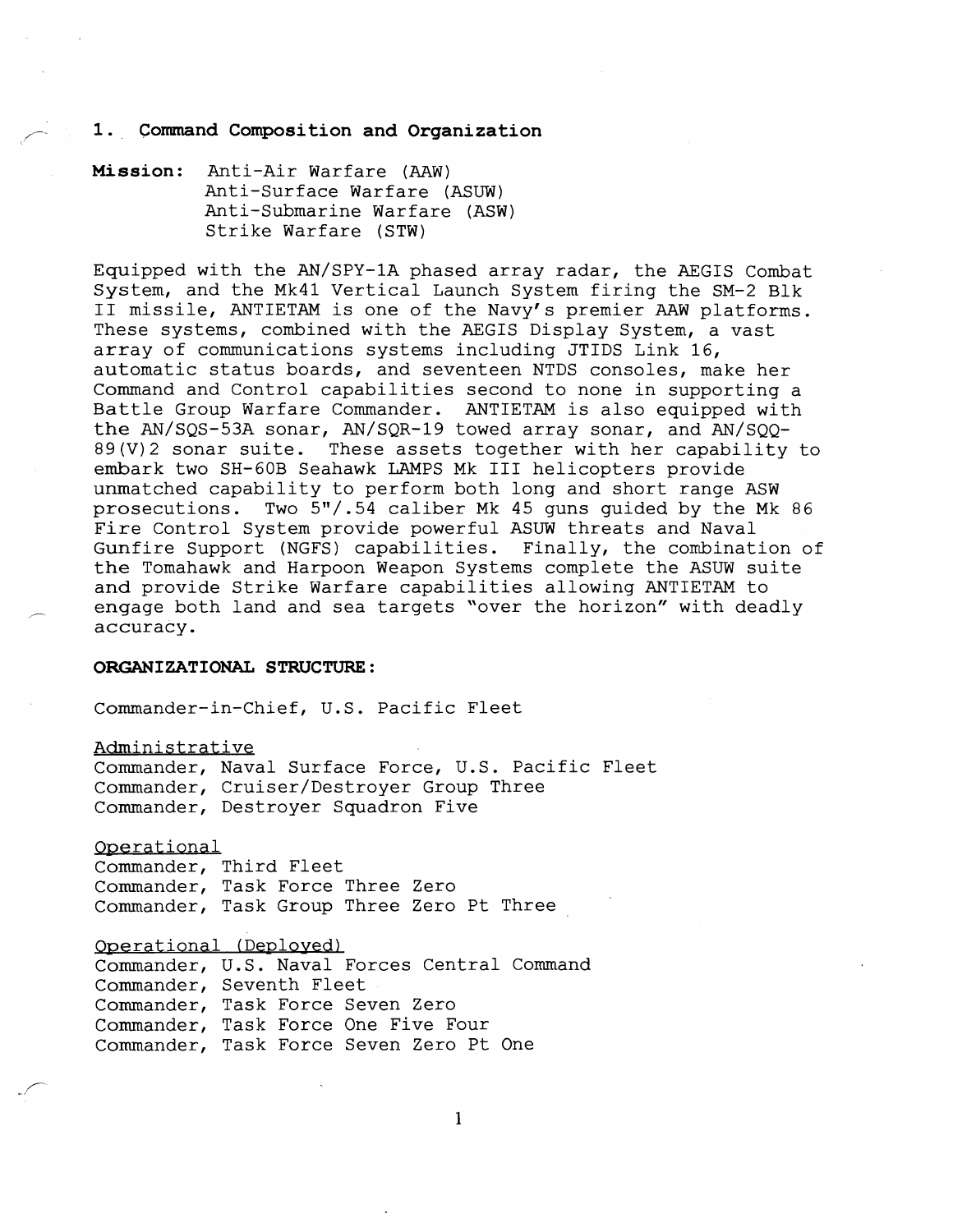As of 31 December 1994

**Commanding Officer** 

CAPT Joe Lee Frank **I11** 

Executive Officer LCDR Robert E. Oldani

Engineering Officer LCDR | Operations Officer LT Total Quality Leadership Officer ROH Coordinator<br>
LCDR
L  $LCDR$ Administrative Officer/Navigator LT

**Homeport:** Long Beach, California

**Aircraft Assigned:** None

Combat Systems Officer LT | Supply Officer CDR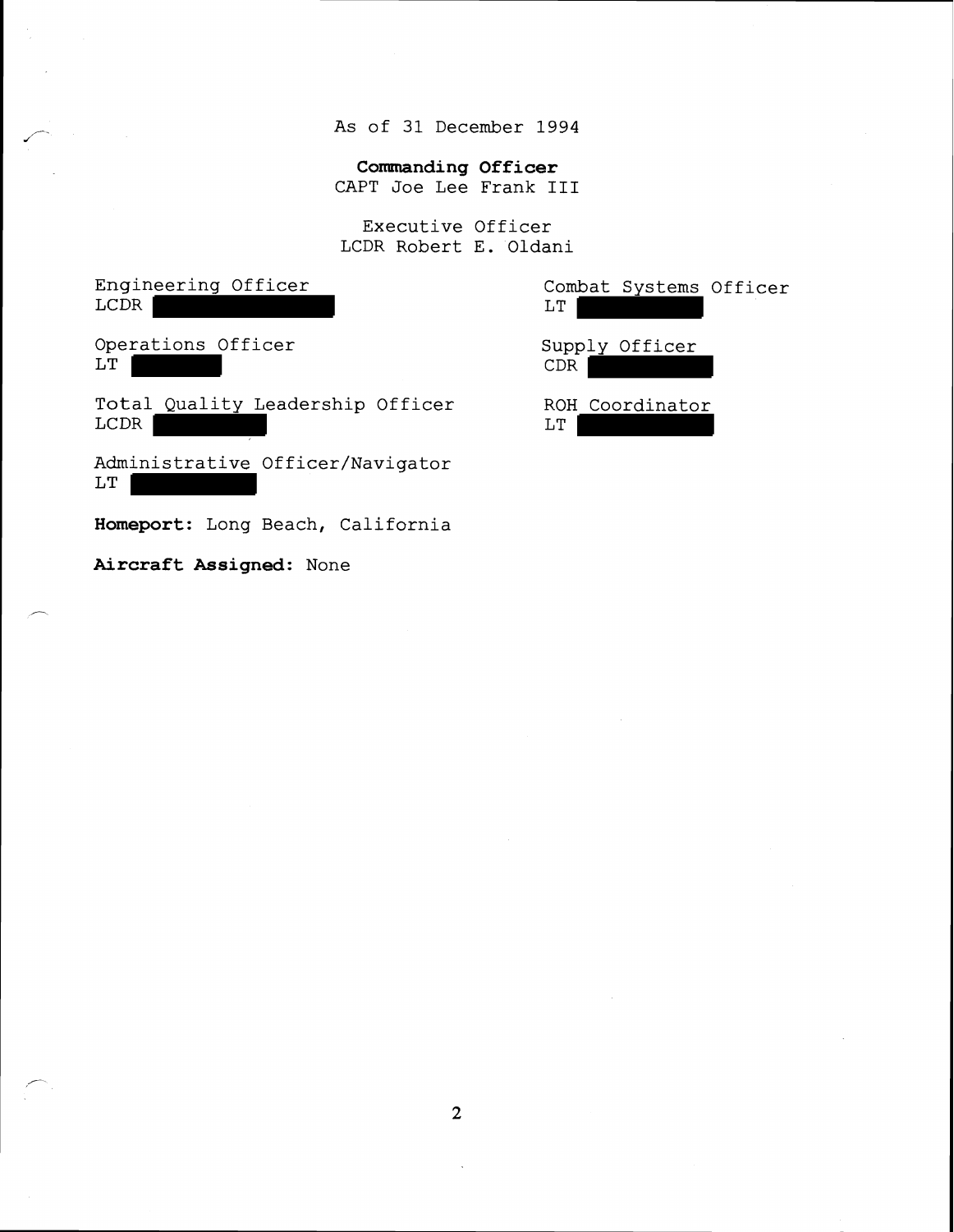# Commanding Officer

Executive Officer

 $\bullet$ 

 $\epsilon_{A}$  .

| Engineering Department Divisions: EA, EE, ER, MP |                               |
|--------------------------------------------------|-------------------------------|
| Operations Department Divisions:                 | OC, OD, OE, OI, OZ            |
| Combat Systems Divisions:                        | CA, CE, CG, CI, CM, CS, CT    |
| Supply Department Divisions:                     | $S-1$ , $S-2$ , $S-3$ , $S-4$ |
| Navigation/Administrative Dept.:                 | NX, ROH, TOL                  |

 $\mathcal{A}(\mathcal{A})$  and  $\mathcal{A}(\mathcal{A})$ 

 $\sim 10^7$ 

### **ENGINEERING DEPARTMENT**

| EA Division:<br>EE Division:<br>ER Division:<br>MP Division: | Auxiliaries: Ltjq<br>Electrical: Ltjq<br>Repair/Damage Control: LT<br>Main Propulsion: LT                       |
|--------------------------------------------------------------|-----------------------------------------------------------------------------------------------------------------|
| Damage Control Assistant: LT                                 |                                                                                                                 |
|                                                              | OPERATIONS DEPARTMENT                                                                                           |
| OC Division:<br>OD Division:<br>OE Division:                 | Communications: Ltjq<br>Ltjq<br>$\rm{Deck:}$<br>Electronic Warfare/Cryptology:<br>CWO <sub>2</sub>              |
| OI Division:<br>OZ Division:                                 | Combat Information Center:<br>LT<br>Intelligence Collection and Analysis:<br>$\overline{\text{ISC}}(\text{AW})$ |
|                                                              |                                                                                                                 |

### **COMBAT SYSTEMS DEPARTMENT**

| CA Division: | Anti-Submarine Warfare: ENS |
|--------------|-----------------------------|
| CE Division: | Electronic Repair: ENS      |
| CG Division: | Gunnery: ENS                |
| CI Division: | Computer/LAN Management: LT |
| CM Division: | Fire Control: Ltjq          |
| CS Division: | Systems Test: ENS           |
| CT Division: | Tomahawk: LT                |

 $\overline{\mathbf{3}}$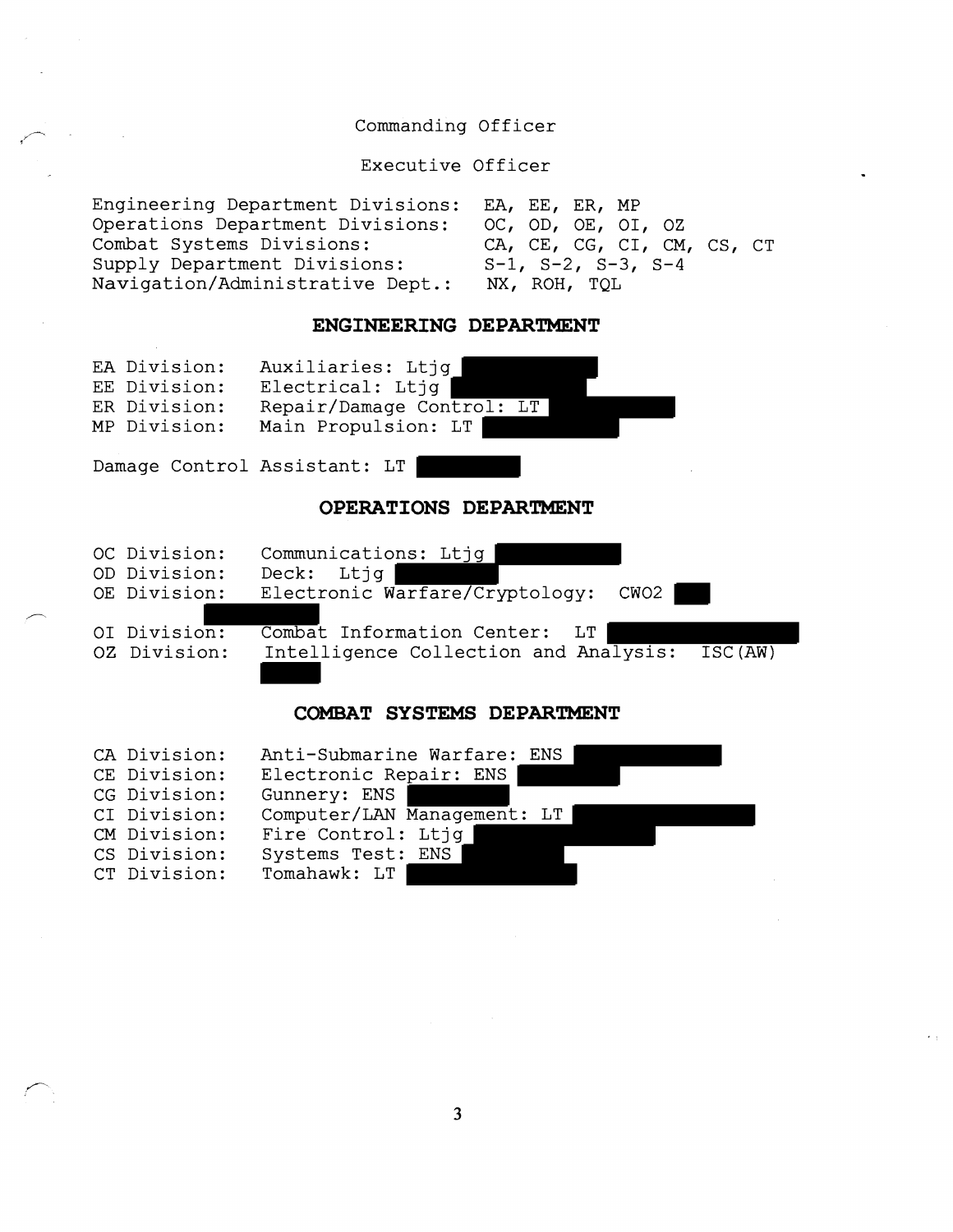## - **SUPPLY DEPARTMENT**

S-1 Division: Stores: Ltjg S-2 Division: Food Service: Ltjg S-3 Division: Ship's Service: Ltjg S-4 Division: Disbursing: Ltjg

## **NAVIGATION/ADMINISTRATION DEPARTMENT**

| Chaplain: LT |  |                                  |  |
|--------------|--|----------------------------------|--|
|              |  | Asst. ROH Coordinator: GMCS (SW) |  |
|              |  | Asst. TQL Coordinator: CTRC(SS)  |  |

 $\overline{4}$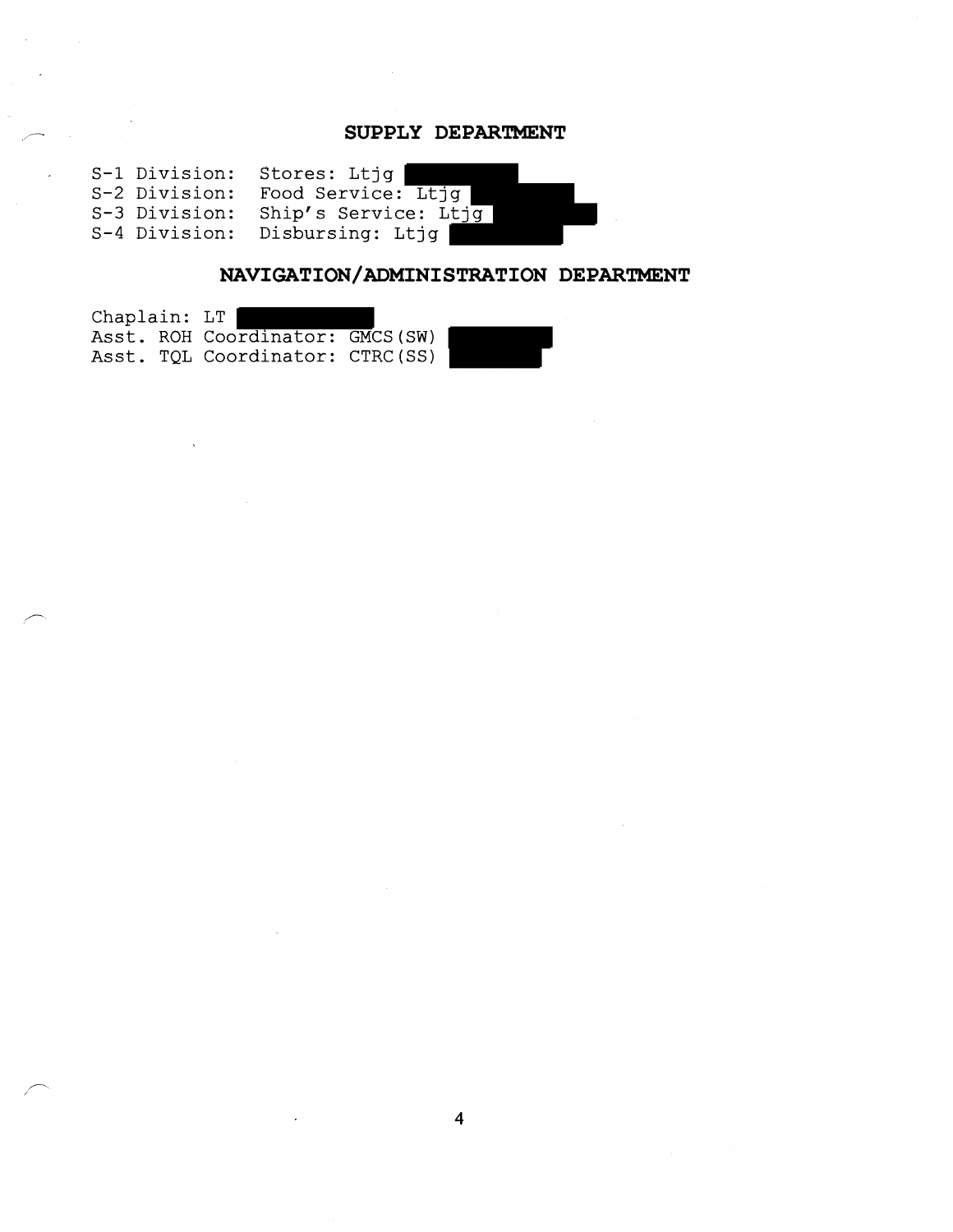# **Chronology**

| Dates<br>4 February                             | Event<br>Change of Command Ceremony                                                       |
|-------------------------------------------------|-------------------------------------------------------------------------------------------|
| 14 February                                     | Dependent's Cruise                                                                        |
| 17 February - 15 August<br>Pacific/Arabian Gulf | Deployed to the Western                                                                   |
| 25 February - 28 February                       | Port call at Pearl Harbor, Hawaii                                                         |
| 11 March - 14 March                             | Port call at Pusan, Republic of<br>Korea                                                  |
| 19 March - 23 March                             | Port call at Hong Kong                                                                    |
| 28 March - 4 April                              | Port call at Singapore, Republic of<br>Singapore                                          |
| 5 April                                         | Transit of the Strait of Malacca                                                          |
| 10 April                                        | Freedom of Navigation operation<br>against Sri Lanka                                      |
| 16 April                                        | Transit of the Strait of Hormuz,<br>Freedom of Navigation operation<br>against Iran       |
| $17$ April - 18 April                           | Port call at Mina Sulman, Bahrain                                                         |
| 7 May - 10 May                                  | Port call at Dubai, United Arab<br>Emirates                                               |
| 24 May - 29 May                                 | Port call at Dubai, United Arab<br>Emirates                                               |
| 5 June $-$ 8 June                               | Port call at Abu Dhabi, United Arab<br>Emirates                                           |
| 5 June $-$ 6 July                               | PACTRAMID I                                                                               |
| 5 June                                          | Luncheon and ship's tour for<br>Pakistani military attaché to<br>the United Arab Emirates |

 $\bf 8$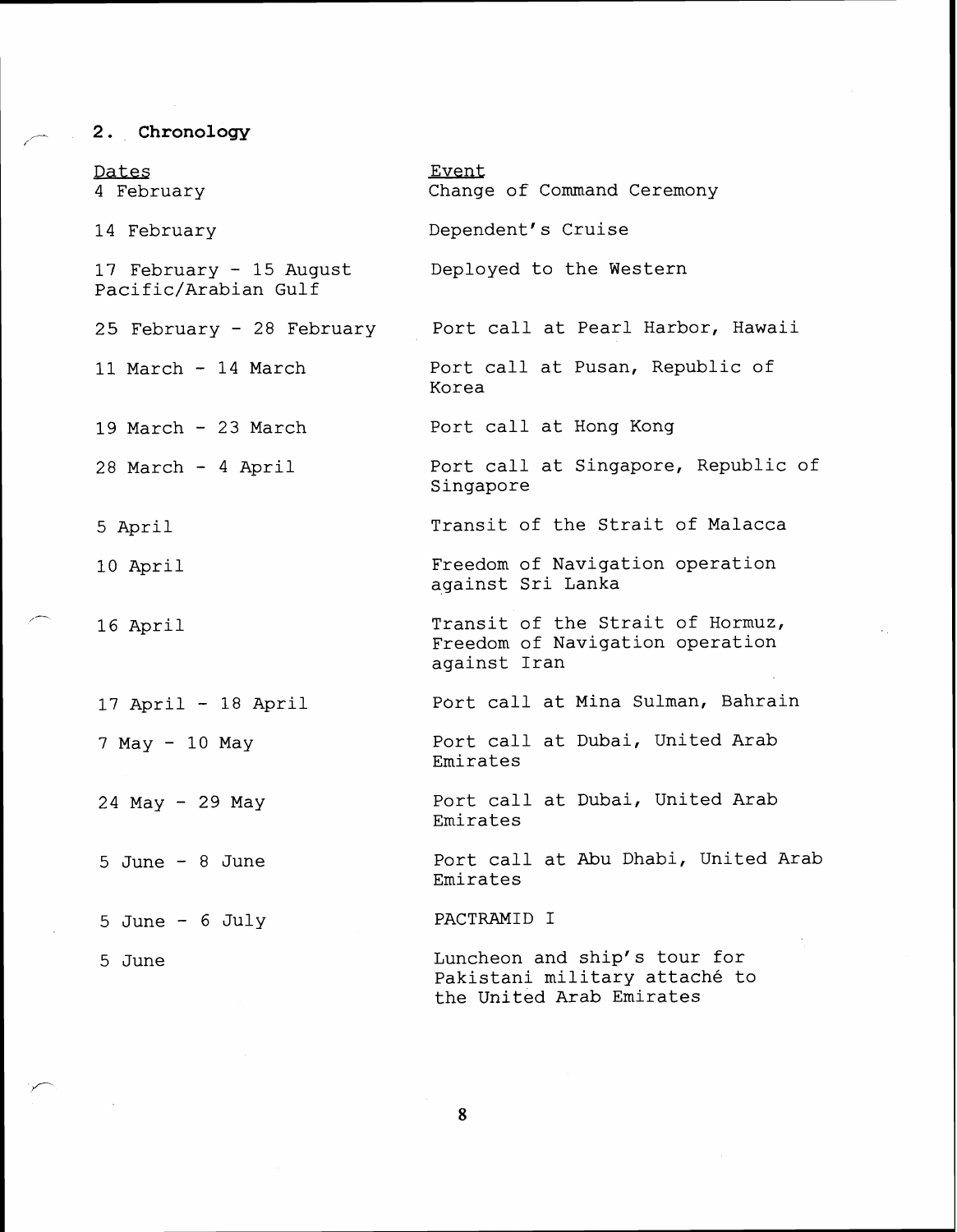| 6 June                      | Luncheon and ship's tour for<br>military attachés to the<br>United Arab Emirates                                          |
|-----------------------------|---------------------------------------------------------------------------------------------------------------------------|
| 7 June                      | Luncheon and ship's tour for<br>ambassadors to the United<br>Arab Emirates                                                |
| 16 June - $17$ June         | Port call at Mina Sulman, Bahrain                                                                                         |
| 19 June                     | Transit of the Strait of Hormuz,<br>Freedom of Navigation<br>operation against Iran                                       |
| 24 June                     | Crossing the Line Ceremony                                                                                                |
| $6$ July - 11 July          | Port visit at Esperance, Western<br>Australia                                                                             |
| 13 July - 16 July           | Port visit at Adelaide, Southern<br>Australia                                                                             |
| 18 July - 23 July           | Port visit at Sydney, Australia                                                                                           |
| 4 August - 8 August         | Port visit at Pearl Harbor, Hawaii                                                                                        |
| 8 August - 15 August        | Viper Cruise '94 for families and<br>quests of ANTIETAM                                                                   |
| 15 August                   | Homecoming, Long Beach, California.<br>HSL-45 DET 2 fly-off for return to<br>North Island Naval Air Station,<br>San Diego |
| 16 August - 15 September    | Post-deployment Leave and Upkeep<br>period                                                                                |
| 7 September                 | PMS 400/Martin Marietta AEGIS Video<br>Showcase                                                                           |
| 13 September                | 132 <sup>nd</sup> Anniversary of the Battle of<br>Antietam                                                                |
| 16 September - 19 September | FLEETEX 94-3B/3C                                                                                                          |
| 20 September - 22 September | Ammunition offload at Seal Beach<br>Naval Weapons<br>Station, California                                                  |

 $\overline{9}$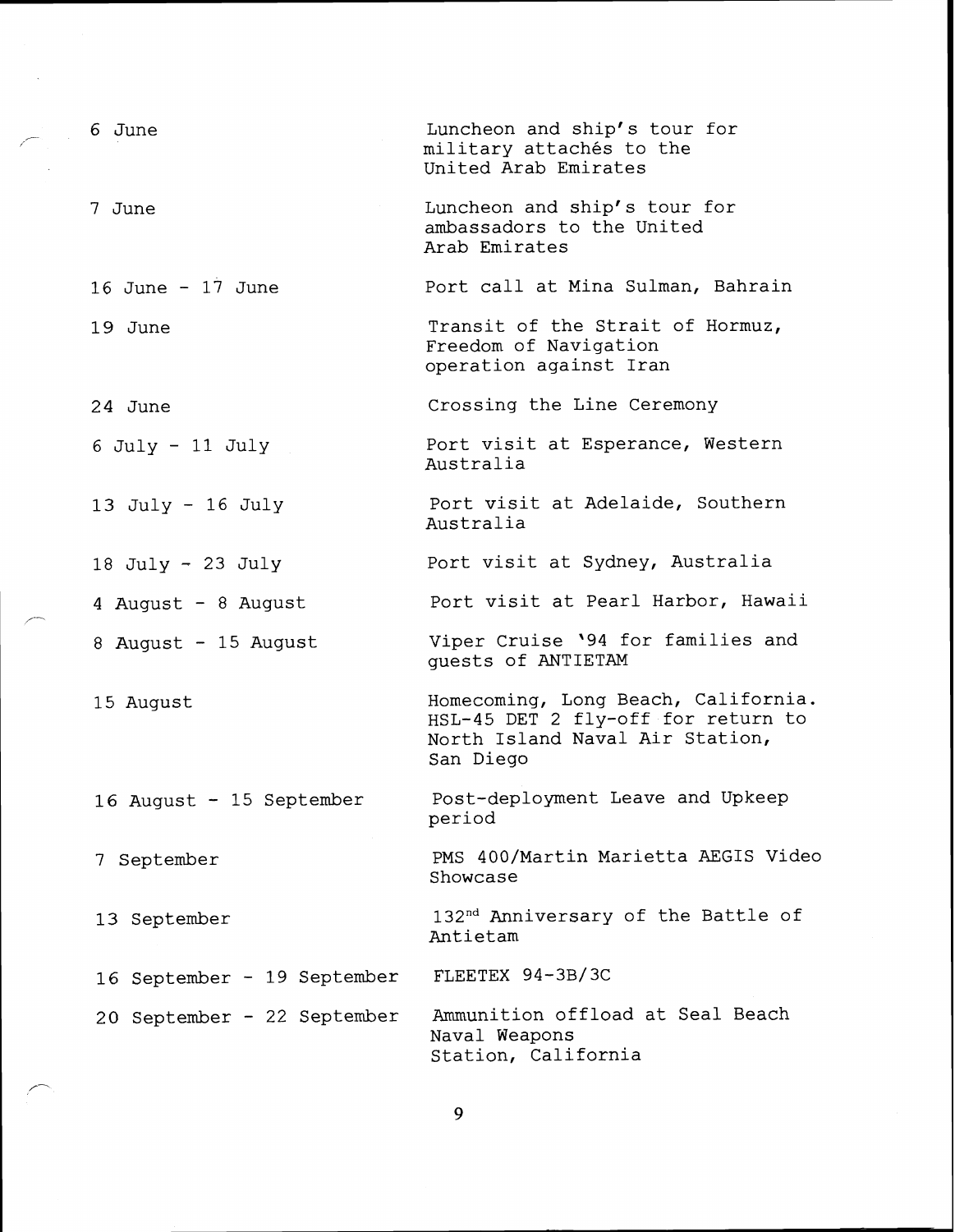| 23 September                | Safety Stand Down                                                                                 |
|-----------------------------|---------------------------------------------------------------------------------------------------|
| 24 September - 25 September | ANTIETAM open for public tours                                                                    |
| 30 September                | Long Beach Naval Station<br>disestablished                                                        |
| 3 October - 30 June 1995    | Regular overhaul                                                                                  |
| 7 October                   | Entered drydock at pier 3, Long<br>Beach Naval Shipyard, for<br>ANTIETAM's first regular overhaul |
| 13 October                  | U.S. Navy's 219th Birthday                                                                        |

l.

 $\bar{\alpha}$ 

J.